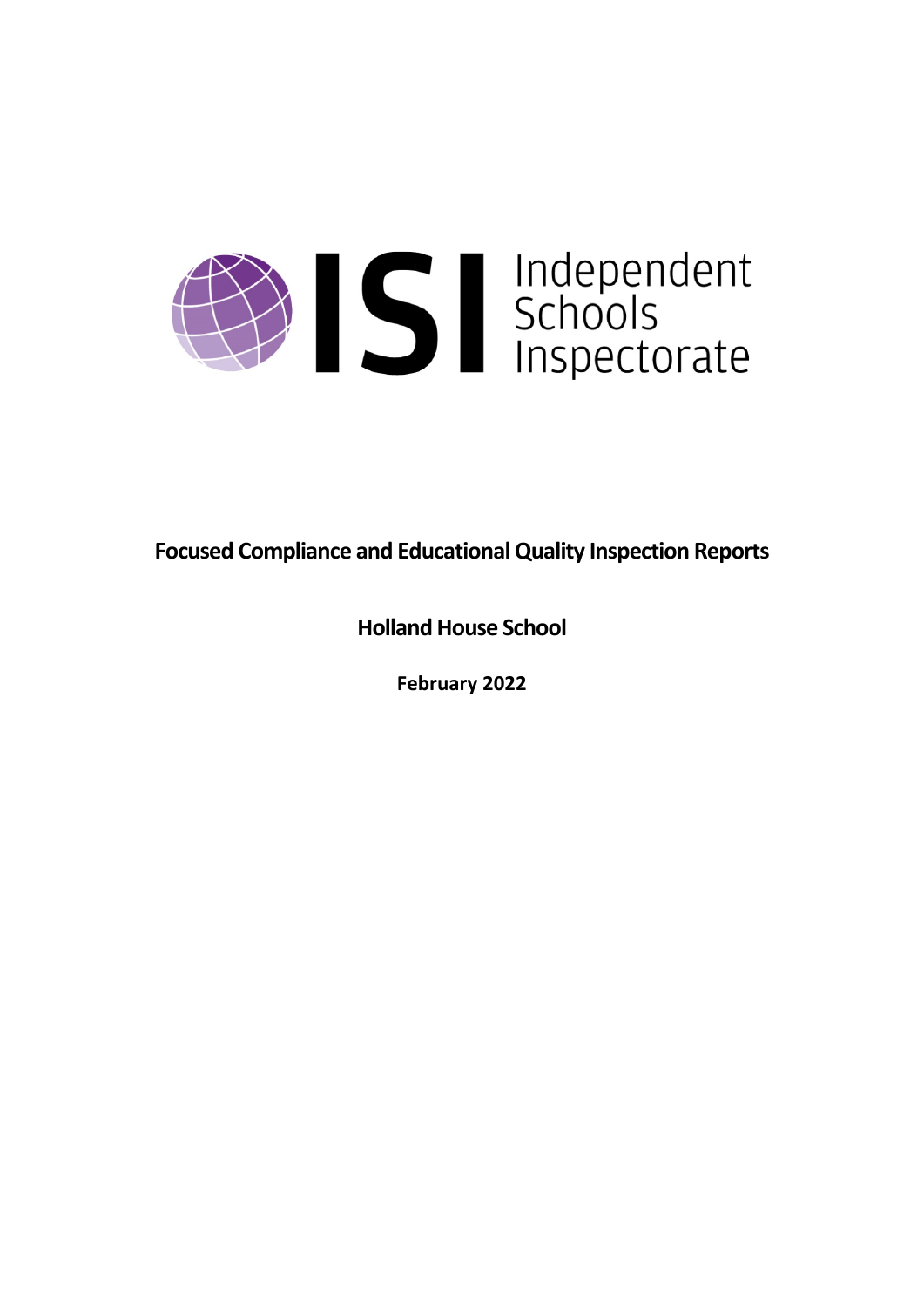# **Contents**

|    | <b>School's Details</b>                                              | 3                       |
|----|----------------------------------------------------------------------|-------------------------|
| 1. | <b>Background Information</b>                                        | 4                       |
|    | <b>About the school</b>                                              | 4                       |
|    | What the school seeks to do                                          | 4                       |
|    | About the pupils                                                     | 4                       |
| 2. | <b>Regulatory Compliance Inspection</b>                              | 5                       |
|    | Preface                                                              | 5                       |
|    | <b>Key findings</b>                                                  | 6                       |
|    | PART 1 - Quality of education provided                               | 6                       |
|    | PART 2 - Spiritual, moral, social and cultural development of pupils | 6                       |
|    | PART 3 - Welfare, health and safety of pupils                        | 6                       |
|    | PART 4 – Suitability of staff, supply staff, and proprietors         | 6                       |
|    | PART 5 - Premises of and accommodation at schools                    | 6                       |
|    | <b>PART 6 - Provision of information</b>                             | $\overline{\mathbf{z}}$ |
|    | PART 7 - Manner in which complaints are handled                      | $\overline{7}$          |
|    | PART 8 - Quality of leadership in and management of schools          | $\overline{\mathbf{z}}$ |
| 3. | <b>Educational Quality Inspection</b>                                | 8                       |
|    | Preface                                                              | 8                       |
|    | <b>Key findings</b>                                                  | 8                       |
|    | <b>Recommendations</b>                                               | 8                       |
|    | The quality of the pupils' academic and other achievements           | 9                       |
|    | The quality of the pupils' personal development                      | 10                      |
| 4. | <b>Inspection Evidence</b>                                           | 13                      |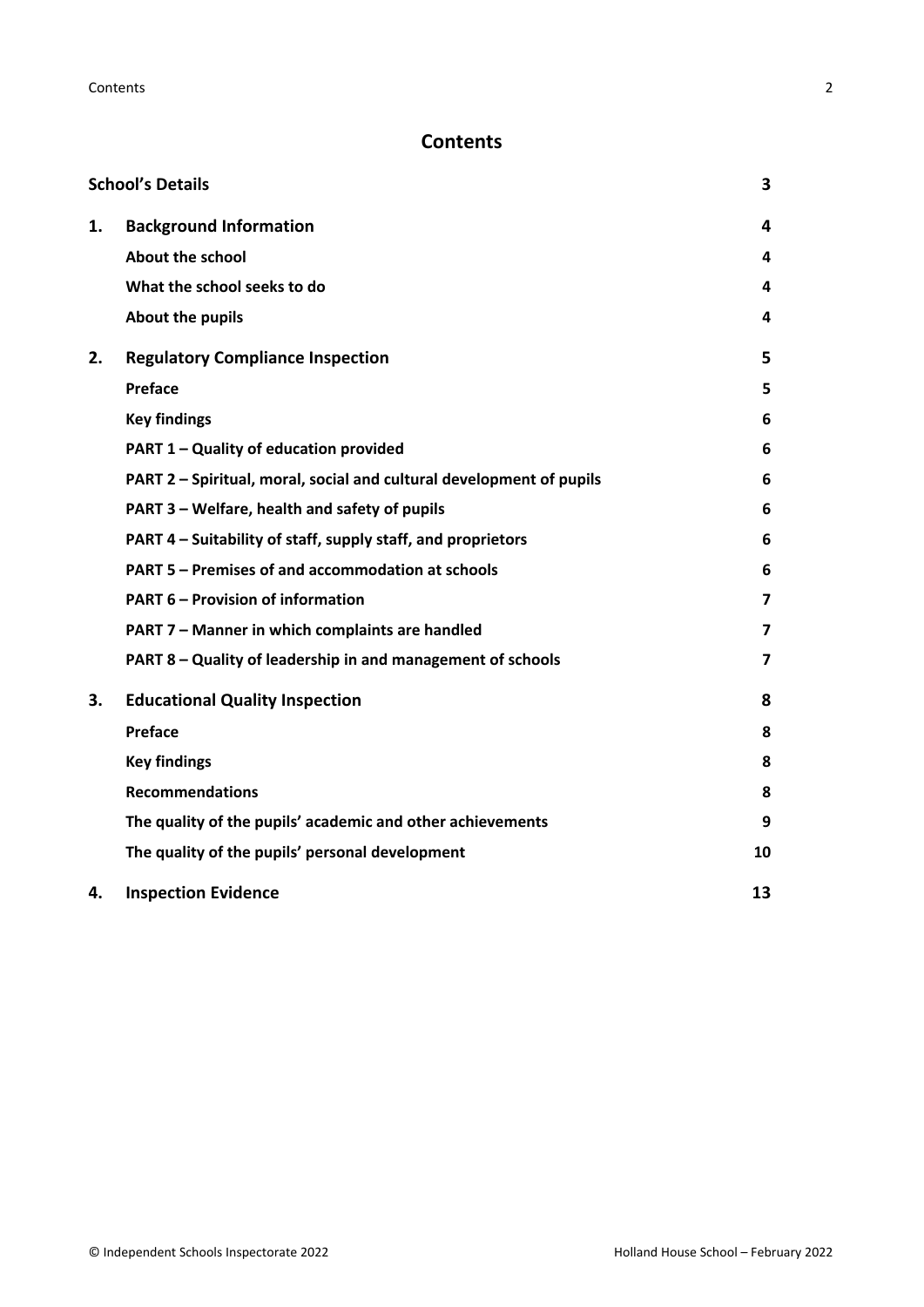| <b>Holland House School</b>           |
|---------------------------------------|
| 302/6066                              |
| 267174                                |
| <b>Holland House School</b>           |
| 1 Broadhurst Avenue                   |
| Edgware                               |
| Middlesex                             |
| HA8 8TP                               |
| 0208 958 6979                         |
| schooloffice@hollandhouse.org.uk      |
| Mrs Emily Brown                       |
| Mr Richard May                        |
| 4 to 11                               |
| 147                                   |
| 60<br>87<br>Pre-prep<br>Prep          |
| Years 3 to 6<br><b>EYFS to Year 2</b> |
| 1 to 4 February 2022                  |
|                                       |

# <span id="page-2-0"></span>**School's Details**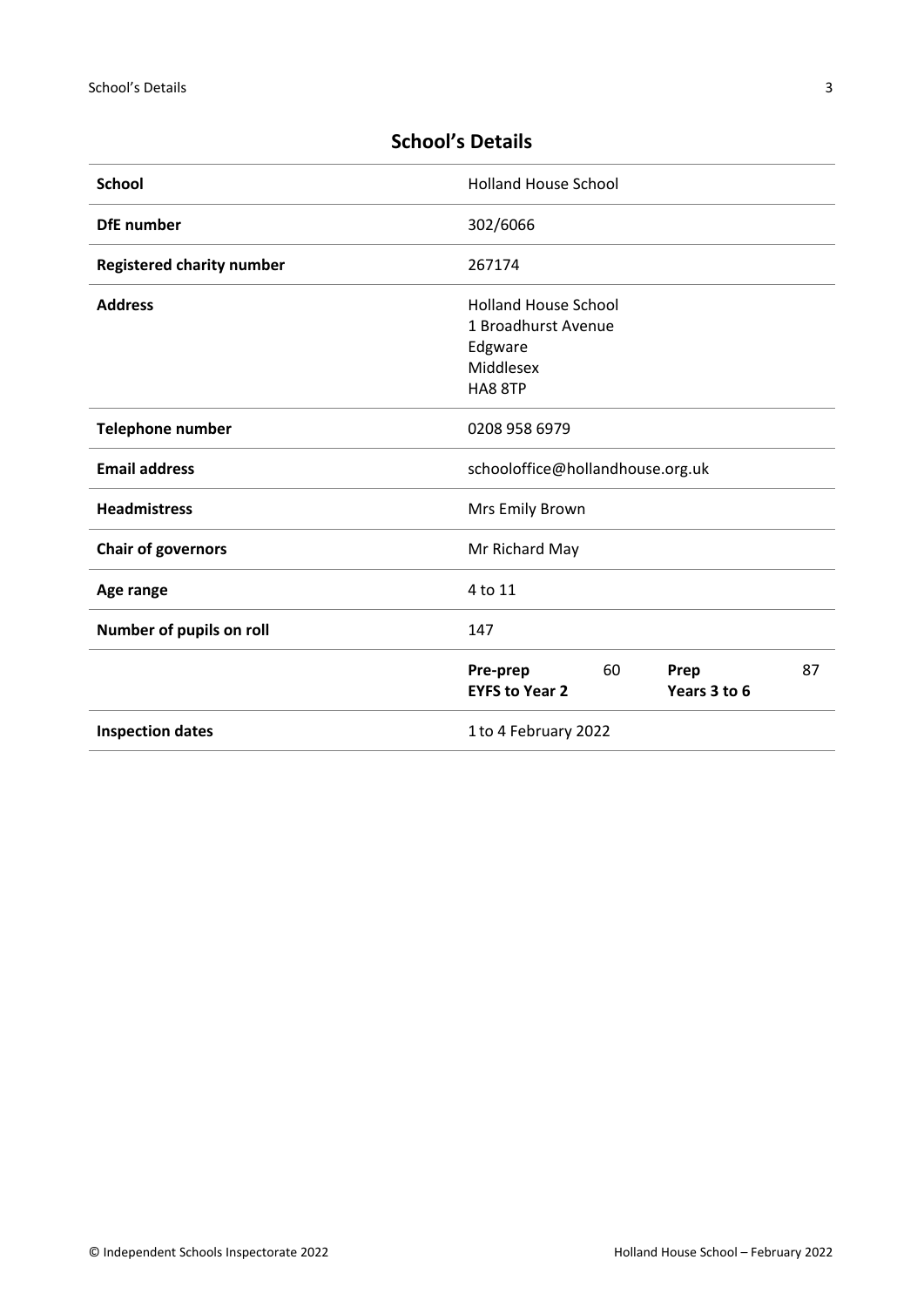# <span id="page-3-0"></span>**1. Background Information**

#### <span id="page-3-1"></span>**About the school**

- 1.1 Holland House School is an independent co-educational day school. It islocated in Edgware. The school was opened in 1937 and moved to its current site in 1941. It remained privately owned until 1974 when it became a charitable trust. It is governed by a board of eleven governors. Since the previous inspection, a new chair of governors has been appointed, along with four new governors. The current headmistress has been in post since September 2020.
- 1.2 During the period March to June 2020, the whole school was closed. It reopened in June 2020 for children in the Early Years Foundation Stage (EYFS), pupilsin Years 1 and 6 and children of key workers. Pupils in Year 5 returned for two weeks before the summer holidays. During the lockdown period, the school provided live face-to-face learning all day via an online learning platform.
- 1.3 In the interests of infection control during the COVID-19 (coronavirus) pandemic, inspection evidence was gathered partly remotely and partly on site to reduce contact within the school setting.
- 1.4 In line with the direction given by the Department for Education (DfE) at the time, no evaluation has been made of the nature or effectiveness of any provision made during the period March to August 2020, including its impact on pupils' learning, achievement or personal development. Any concerns relating to pupils' welfare during this period which directly relate to measures implemented by the school have been considered.
- 1.5 During the lockdown period of January to March 2021, all pupils other than vulnerable pupils or the children of key workers received remote learning provision at home.

#### <span id="page-3-2"></span>**What the school seeks to do**

1.6 The school aims to provide a high-quality learning environment where pupils are happy, secure and productive. They seek to provide an education that is underpinned by traditional values and strong relationships between teachers, pupils and parents. It strives to provide a broad education with strong academic foundations through which pupils will flourish. The school endeavours to reward pupils' achievements in whatever field.

### <span id="page-3-3"></span>**About the pupils**

1.7 Most pupils live locally, within a five-mile radius of the school. The large majority of parents have a professional or business background. The school's own assessment indicates that the ability of the pupilsis above average. No pupil in the school has an education, health and care (EHC) plan. The school has identified seven pupils as having special educational needs and/or disabilities (SEND), which include dyslexia and dyspraxia, all of whom receive additional support as required. English is an additional language (EAL) for two pupils, whose needs are supported by their classroom teachers. The curriculum is modified for pupils who demonstrate ability or talent within a particular area.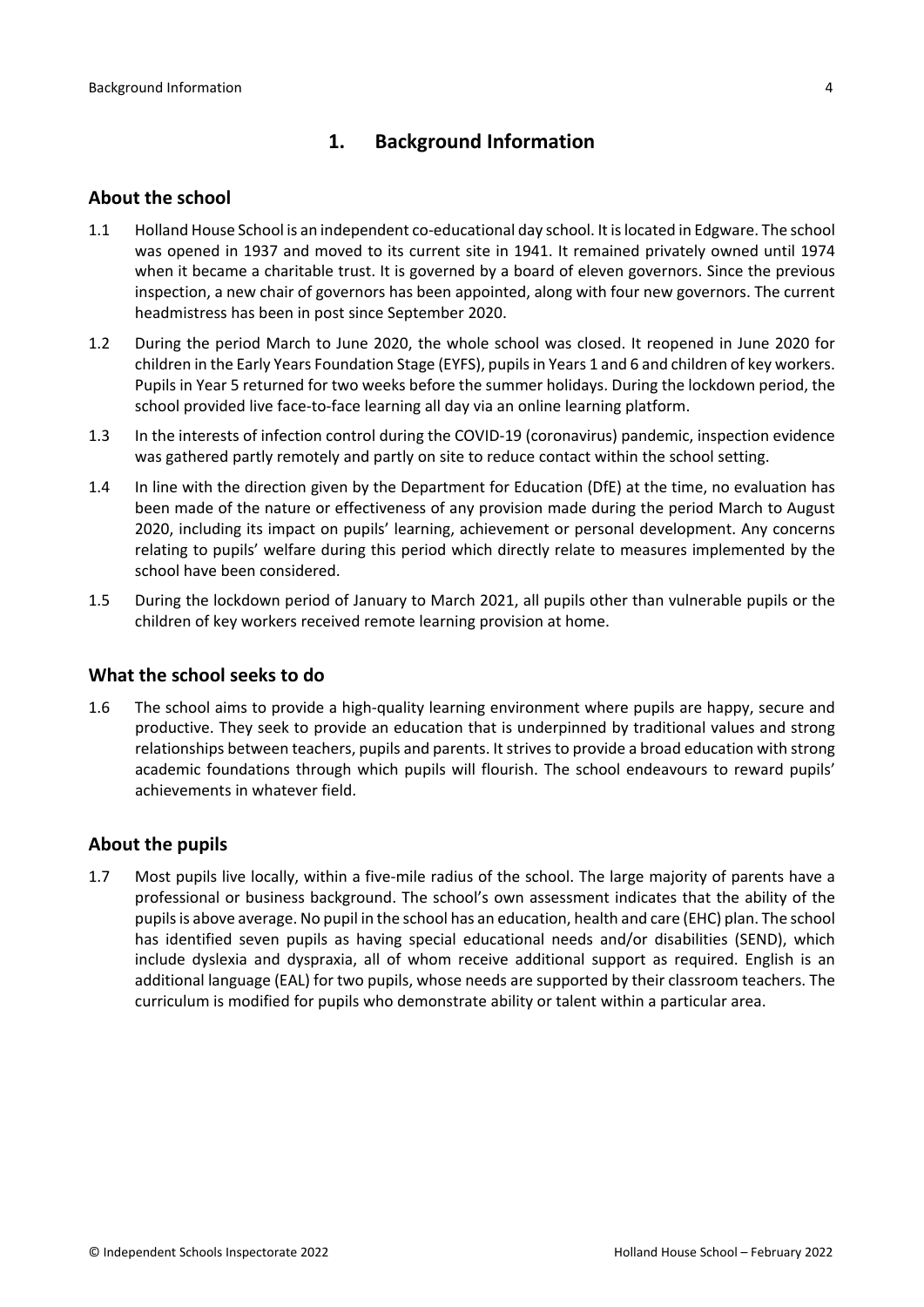# <span id="page-4-0"></span>**2. Regulatory Compliance Inspection**

### <span id="page-4-1"></span>**Preface**

The Independent Schools Inspectorate (ISI) is approved by the Secretary of State to inspect schools which are, or whose heads are, in membership of the associations which form the Independent Schools Council (ISC) and report on the extent to which they meet the Independent School Standards ('the standards') in the Schedule to the Education (Independent School Standards) Regulations 2014. Inspections of schools with early years settings not requiring registration also report whether the school complies with key provisions of the Early Years Foundation Stage statutory framework, and for registered settings the full range of the Early Years Foundation Stage provisions is considered. Additionally, inspections report on the school's accessibility plan under Schedule 10 of the Equality Act 2010 and the ban on corporal punishment under section 548 of the Education Act 1996. Inspections also comment on the progress made to meet any compliance action points set out in the school's most recent statutory inspection.

ISI inspections are also carried out under the arrangements of the ISC Associations for the maintenance and improvement of the quality of their membership.

**This is a FOCUSED COMPLIANCE INSPECTION which was combined with an inspection of EDUCATIONAL QUALITY. The FOCUSED COMPLIANCE inspection reports only on the school's compliance with the standards.** The standards represent minimum requirements and judgements are given either as **met** or as **not met**. All schools are required to meet all the standards applicable to them. Where the minimum requirements are not met, this is clearly indicated in the relevant section of the report and the school is required to take the actions specified. In this focused compliance inspection, key standards have been inspected in detail. These are the standards on safeguarding; measures to guard against bullying; arrangements for pupils' health and safety; arrangements to check the suitability of staff; the provision of information; the handling of parents' complaints; and other related aspects of leadership and management. The remaining standards and requirements are deemed to continue to be met unless evidence to the contrary has been found.

Inspections do not include matters that are outside of the regulatory framework described above, such as: an exhaustive health and safety audit; compliance with data protection requirements; an in-depth examination of the structural condition of the school, its services or other physical features; contractual arrangements with parents; an investigation of the financial viability of the school or its accounting procedures.

Inspectors may be aware of individual safeguarding concerns, allegations and complaints as part of the inspection process. Such matters will not usually be referred to specifically in published reports in this document but will have been considered by the team in reaching its judgements.

Links to the standards and requirements can be found here: The Education [\(Independent](http://www.legislation.gov.uk/uksi/2014/3283/contents/made) School Standards) [Regulations](http://www.legislation.gov.uk/uksi/2014/3283/contents/made) 2014, Early Years Foundation Stage Statutory [Framework.](https://www.gov.uk/government/publications/early-years-foundation-stage-framework--2)

**COVID-19: Inspection judgements do not cover the period March to August 2020 inclusive.**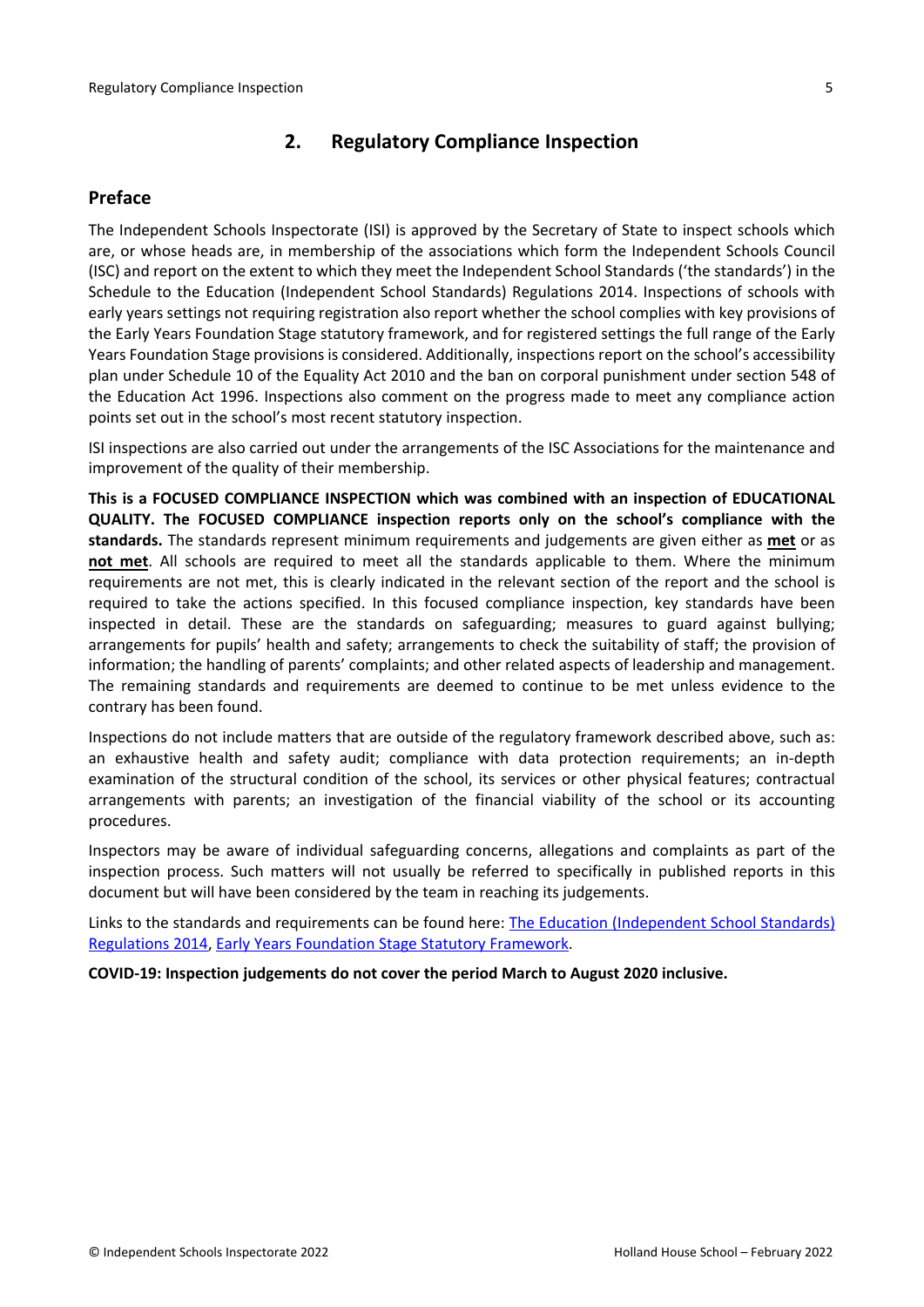## <span id="page-5-0"></span>**Key findings**

**2.1 The school meets the standards in the schedule to the Education (Independent School Standards) Regulations 2014 and relevant requirements of the statutory framework for the Early Years Foundation Stage, and associated requirements, and no further action is required as a result of this inspection.**

## <span id="page-5-1"></span>**PART 1 – Quality of education provided**

- 2.2 The school's own framework for assessment confirms that teaching enables pupils to make good progress in the context of Part 1 paragraph 3(a).
- 2.3 The curriculum is documented, supported by appropriate plans and schemes of work for the pupils and covers the required breadth of material. The teaching enables pupils to make good progress, encompasses effective behaviour management and is supported by suitable resources. A suitable framework for the assessment of pupils' performance is in place.
- 2.4 Pupils receive relationships education. The school has consulted parents and published a written statement of its policy which has regard to the relevant statutory guidance.
- **2.5 The standards relating to the quality of education [paragraphs 1–4] are met.**

## <span id="page-5-2"></span>**PART 2 – Spiritual, moral, social and cultural development of pupils**

- 2.6 Principles and values are actively promoted which facilitate the personal development of pupils as responsible, tolerant, law-abiding citizens.
- **2.7 The standard relating to spiritual, moral, social and cultural development [paragraph 5] is met.**

### <span id="page-5-3"></span>**PART 3 – Welfare, health and safety of pupils**

- 2.8 Arrangements are made to safeguard and promote the welfare of pupils by means that pay due regard to current statutory guidance; good behaviour is promoted; bullying is prevented so far as reasonably practicable; health and safety requirements are met, including those relating to fire safety; provision is made for first aid. Pupils are properly supervised; admission and attendance registers are maintained, as required, and there is a strategic approach to risk assessment. A disability access plan is in place.
- **2.9 The standardsrelating to welfare, health and safety [paragraphs 6–16], the requirement of Schedule 10 of the Equality Act 2010, and the ban on corporal punishment undersection 548 of the Education Act 1996 are met.**

### <span id="page-5-4"></span>**PART 4 – Suitability of staff, supply staff, and proprietors**

- 2.10 The school makes appropriate checks to ensure the suitability of staff, supply staff and proprietors, and a register is kept as required.
- **2.11 The standards relating to the suitability of those in contact with pupils at the school [paragraphs 17–21] are met.**

### <span id="page-5-5"></span>**PART 5 – Premises of and accommodation at schools**

2.12 Suitable toilet and changing facilities, and showering facilities where required by the standard, and appropriate accommodation for pupils' medical and therapy needs are provided. The premises are maintained to a standard commensurate with health and safety; acoustics and lighting are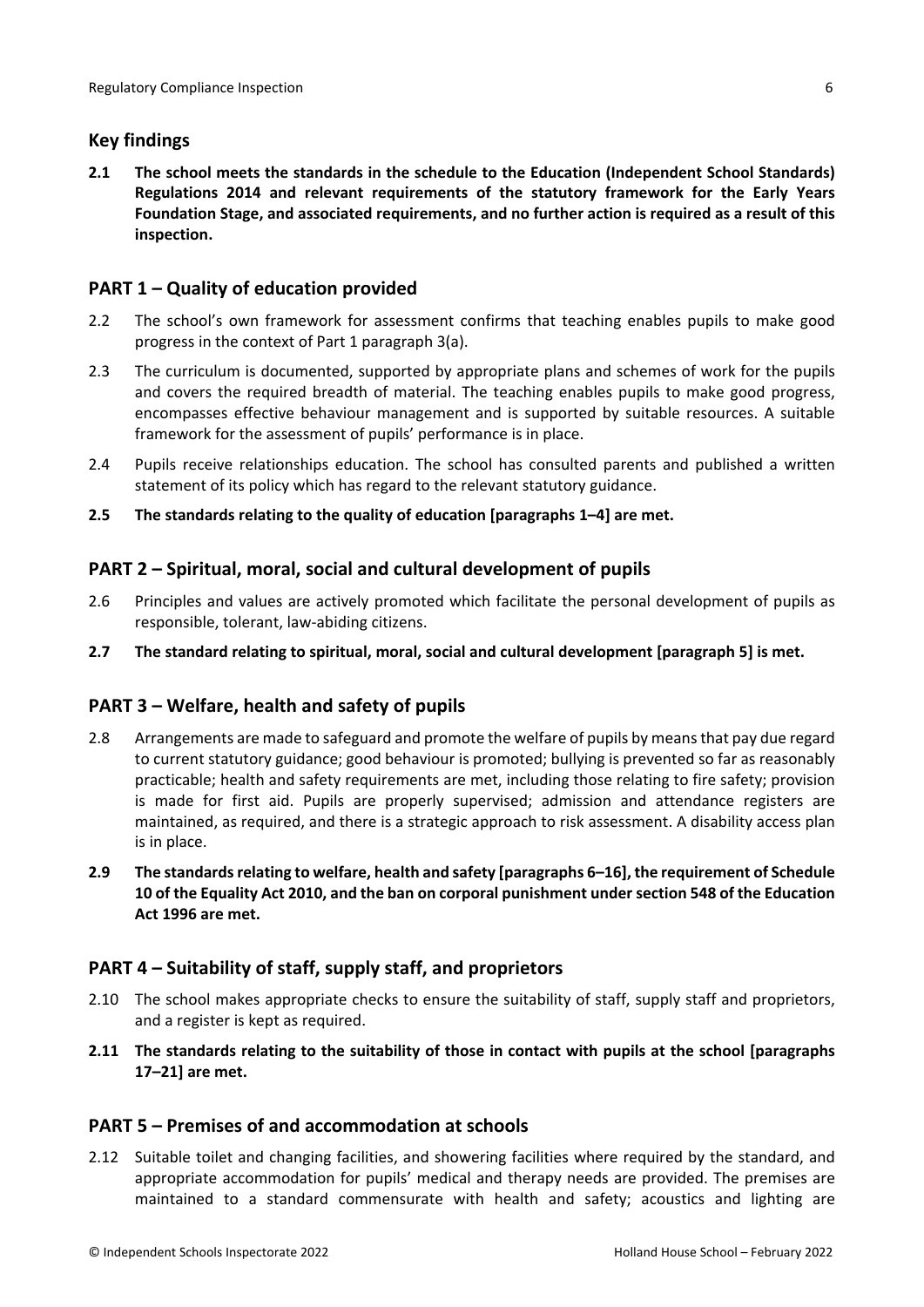appropriate; water provision is adequate. Suitable outdoor space is provided for physical education and outdoor play.

**2.13 The standards relating to the premises and accommodation [paragraphs 22–31] are met.**

#### <span id="page-6-0"></span>**PART 6 – Provision of information**

- 2.14 A range of information is published, provided or made available to parents, inspectors and the Department for Education. This includes details about the proprietor, the ethos of the school and the curriculum, and of the school's arrangementsfor admission, behaviour and exclusions, bullying, health and safety, first aid, details of the complaints procedure, and the number of complaints registered under the formal procedure during the preceding school year, and the provision for any with education, health and care plans or English as an additional language. It also includes particulars of the school's academic performance during the preceding school year, inspection reports and (for parents only) a report at least annually of their own child's progress. The safeguarding policy is posted on the school's website.
- **2.15 The standard relating to the provision of information [paragraph 32] is met.**

#### <span id="page-6-1"></span>**PART 7 – Manner in which complaints are handled**

- 2.16 Parental complaints, if any, are handled effectively through a three-stage process, (informal, formal and a hearing before a panel of three, one of whom isindependent of the school). Each stage has clear time scales, and at the third stage the panel can make findings and recommendations which are communicated to the complainant. Records are kept appropriately, including of any action taken, whether or not a complaint is successful.
- **2.17 The standard relating to the handling of complaints [paragraph 33] is met.**

#### <span id="page-6-2"></span>**PART 8 – Quality of leadership in and management of schools**

- 2.18 The proprietor ensures that the leadership and management demonstrate good skills and knowledge, and fulfil their responsibilities effectively, so that the other standards are consistently met, and they actively promote the well-being of the pupils.
- **2.19 The standard relating to leadership and management of the school [paragraph 34] is met.**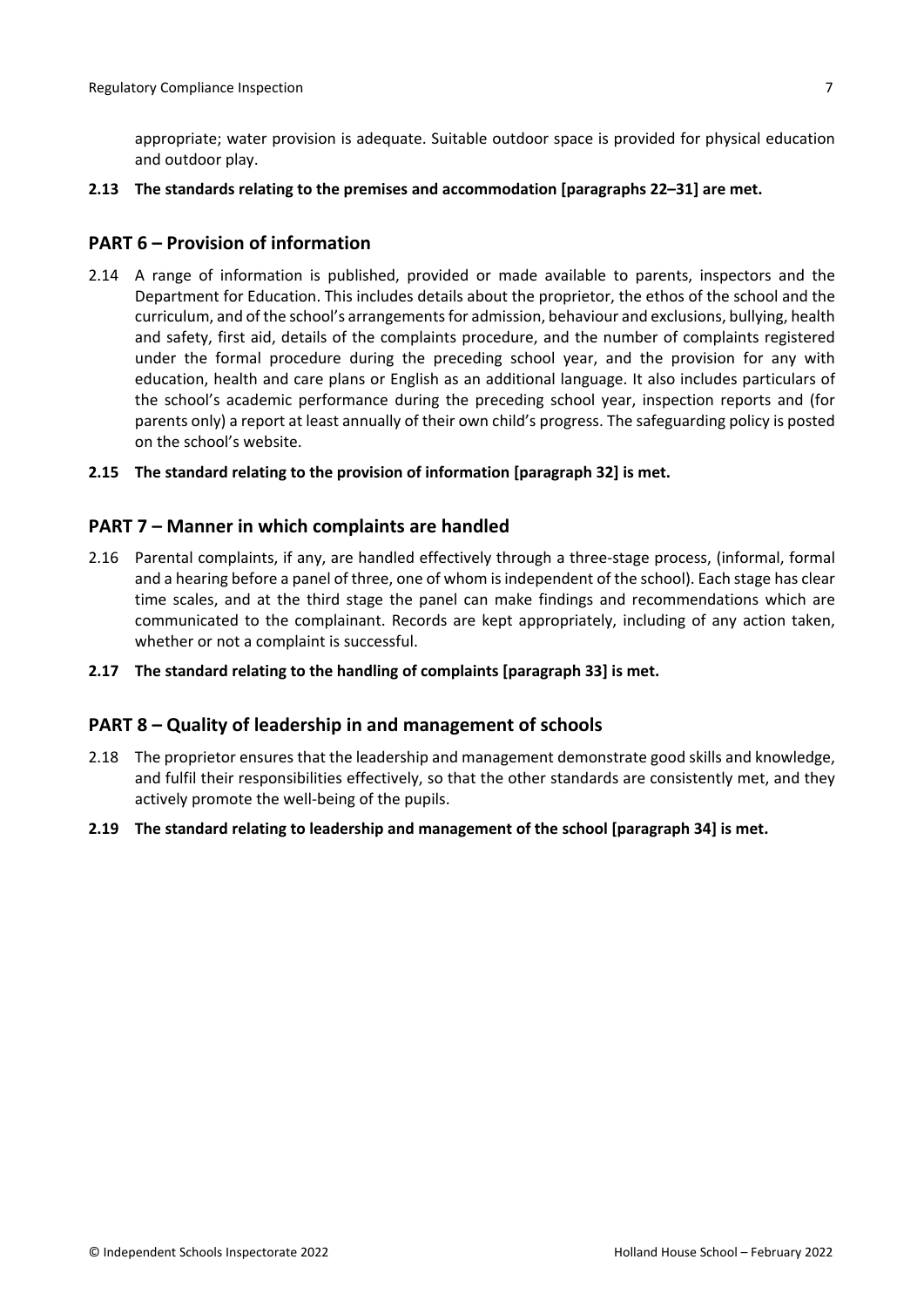# <span id="page-7-0"></span>**3. Educational Quality Inspection**

### <span id="page-7-1"></span>**Preface**

**The EDUCATIONAL QUALITY inspection reports on the quality of the school's work**. It focuses on the two key outcomes:

- The achievement of the pupils, including their academic development, and
- The personal development of the pupils.

#### **The headline judgements apply one of the ISI descriptors 'excellent', 'good', 'sound' or 'unsatisfactory'.**

Where necessary, National Curriculum nomenclature is used to refer to year groups in the school.

# <span id="page-7-2"></span>**Key findings**

- 3.1 The quality of the pupils' academic and other achievements is excellent.
	- Pupils' attitudesto learning are exemplary; they are keen to learn and focus extremely well during their lessons.
	- Pupils' achievements in competitions and scholarships are excellent.
	- Pupils' numeracy skills are highly developed.
	- Across the age range, pupils are extremely articulate and are confident communicators.
- 3.2 The quality of the pupils' personal development is excellent.
	- Pupils are highly respectful of the backgrounds, beliefs and cultures of others.
	- Pupils are extremely self-aware; they are politely confident and understand how to improve by learning from mistakes.
	- Pupils have an outstanding moral understanding, fully aware of the consequences for their behaviour choices.
	- Pupils with roles of responsibility are highly committed and act as excellent role models to those that are younger.

#### <span id="page-7-3"></span>**Recommendations**

- 3.3 The school should make the following improvements:
	- Enhance pupils' information and communication technology (ICT) skills by increasing opportunities for technology to be used across the curriculum.
	- Strengthen pupils' science knowledge by developing the practical aspect of the subject, enabling a more hands-on experience for all.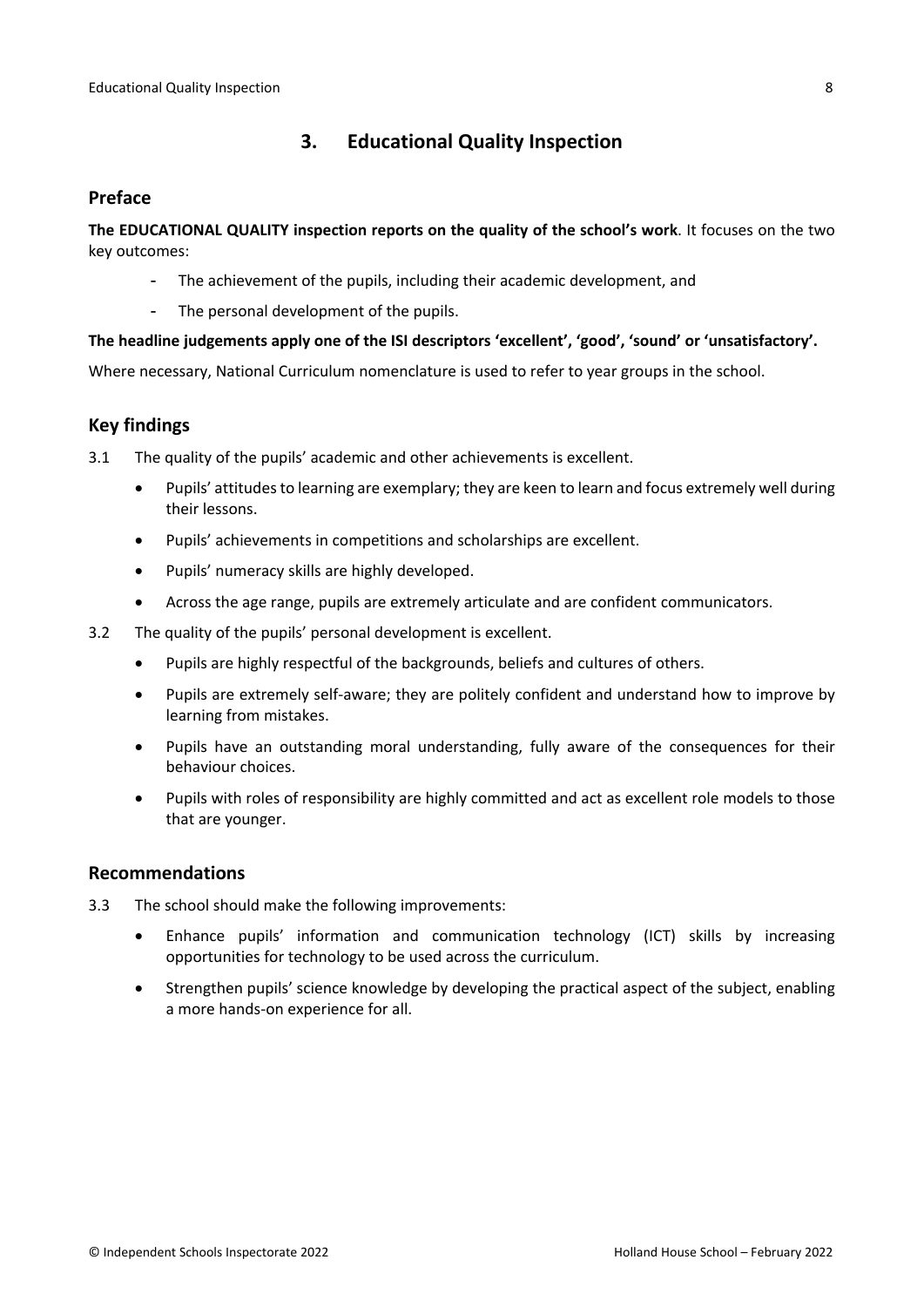### <span id="page-8-0"></span>**The quality of the pupils' academic and other achievements**

- 3.4 The quality of the pupils' academic and other achievements is excellent.
- 3.5 Through their questionnaire responses and discussions, it is evident that pupils have a love for learning and value the education that they are given. This is a successful fulfilment of the school's aim that education can be fun, and that enjoyment of school life should not preclude high academic achievement. Pupils engage wholeheartedly in their learning, often working effectively with others, such as in a dance lesson in Year 1 where members of the class demonstrated excellent rhythm whilst dancing in a group. Pupils are curious and show high levels of independence and initiative. Children in the Early Years Foundation Stage (EYFS) display high levels of confidence when completing activities in class, requiring minimal assistance. Older pupils relish the opportunities to lead in their learning; for example when Year 6 ambassadors plan and present assemblies to the whole school. Positive attitudes abound throughout the school. Pupils show great respect for each other and are proud of their peers' achievements.
- 3.6 Pupils' academic and other achievements are excellent. A significant number of pupils achieve scholarships each year, including for academic work, music, sport and drama. Across the school, pupils enjoy successin a wide range of extra-curricular activities, including in local and national competitions. Leaders and governors had identified that the school was focused on academic study and made a dedicated effort to increase opportunities in extra-curricular activities. Pupils' excitement in participating in such events is palpable, with many eager to share news of their successes and those of others. For example, pupils proudly talked about their recent victories in ISA national competitions for table tennis and art as well as in local swimming competitions. Most parents who responded to the questionnaire agreed that the range of extra-curricular clubs is sufficient. The suitably diverse offering of activities such as digital art, tap dancing, chess and cross-country enables pupils to develop their skills in areas that interest them. The school enjoys considerable successes in a myriad of areas and the children aspire to achieve more in the future.
- 3.7 Pupils' numeracy skills are particularly well developed. They achieve at high levels for their age. Throughout the school, pupils' enjoyment in numeracy is evident. Children in the EYFS, for example, eagerly joined in a lesson on time, correctly reading and writing times on clocks. Further up the school, pupils display excellent mathematical skills within the class when they are working to solve answers. For example, in a mental arithmetic warm up, pupils in Year 6 displayed tenacity, self-discipline, perseverance and concentration when addressing the answers to the challenging questions. Pupils shared their reasoning as to how they reached their answers, such as by explaining about the inverse calculation used to reach their answer. Pupils are especially proud of their successes in online mathematical challenges that the school encourages them to engage in.
- 3.8 Pupils are extremely articulate. They are highly confident communicators from an early age and apply their skills across the areas of their learning. For example, in drama in Year 2, when exploring *The Land of Sweets,* pupils listened intently and were able to focus on their individual parts by speaking with clarity and projecting their voices with confidence and strength. Older pupils displayed excellent public speaking skills as they discussed an inspirational person with a passion. This high level of acquisition is facilitated by the strong focus the school pays to this area of the curriculum and the range of opportunities provided for pupils to use their skills, such as by taking part in performances and debates. Pupils writing skills are well developed, as seen in a lesson in Year 4 on writing character descriptions of criminals. Pupils in Year 3 displayed excellent understanding of prefixes used as opposites and how this affected the meaning of words. Their enthusiasm was palpable within the lesson as they gave examples to their peers. Children in the EYFS excitedly explained how they had thought of over 50 verbs. Across the school, pupils display a love for reading, and the library is well used. Older pupils play a key role in encouraging those younger to be avid readers; pupils aspire to be library captains with a view to helping younger children in this area.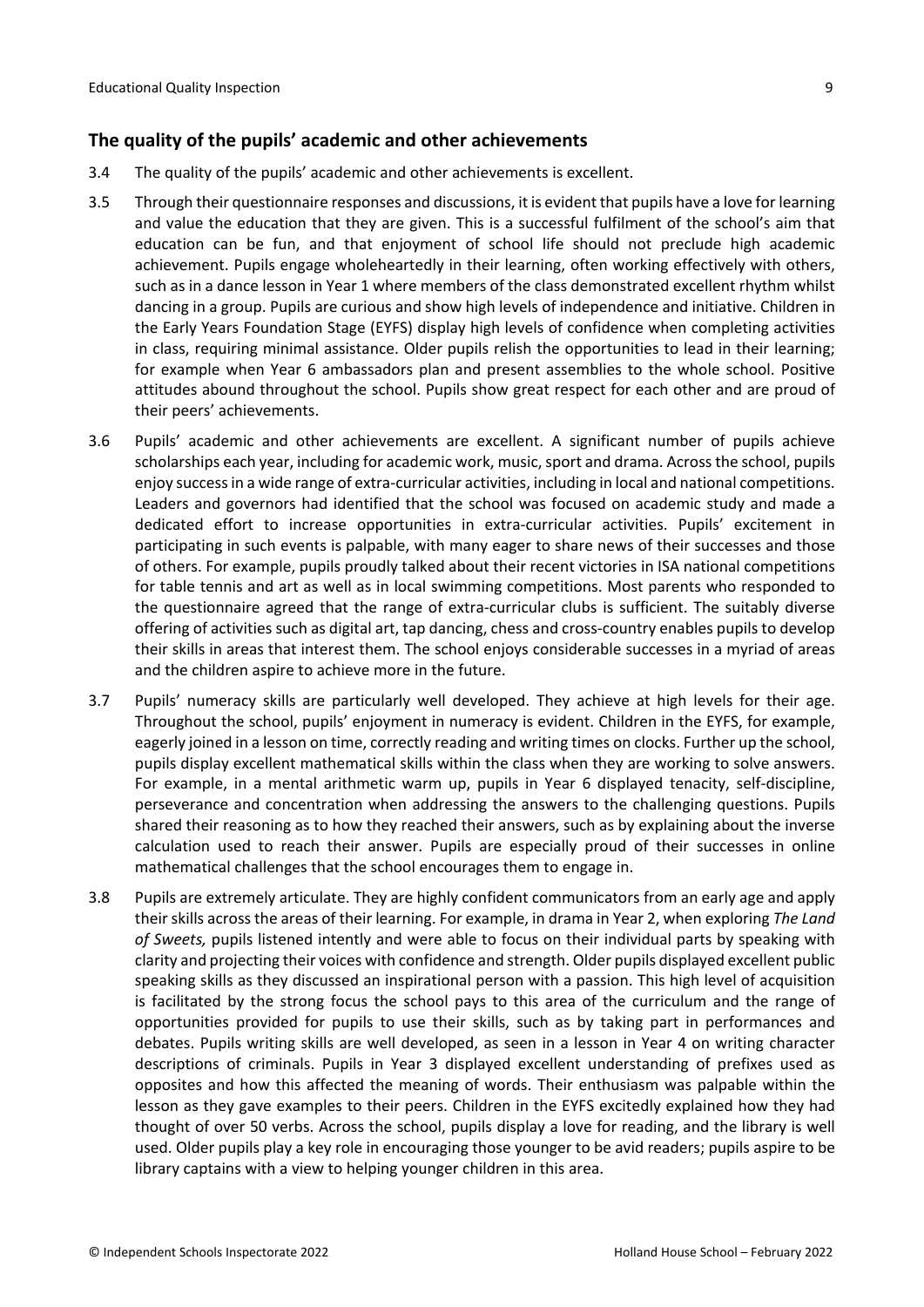- 3.9 Pupils achieve highly within the range of subjects on offer. This is evidenced in the excellent levels of success in internal tests and entry examinations to senior schools. Pupils are judged to be of above average ability on entry and make considerable progress during their time at the school due to the suitably challenging curriculum that prepares them for their next schools extremely well. This includes children identified with SEND and EAL. Pupils' academic outcomes during a period of remote learning continued to be high due to the seamless transition to moving lessons online, with leaders deciding to maintain the usual timetable as much as possible. Pupils recognise that their teachers' feedback and support help them improve; since the previous full inspection, the school has revised its approach to marking, which was a recommendation made in the report.
- 3.10 Pupils have a thirst for knowledge and demonstrate excellent understanding and skills for their age. For example, children in the EYFS spontaneously recalled facts about Chinese New Year, such as that the colour red is lucky. As pupils progress up the school, it is fully evident that they absorb knowledge across the subjects, helped by the spiralling curriculum the school has adopted that fosters a solid understanding. All parents who answered the inspection questionnaire agreed that the range of subjects provided by the school is suitable for their children. Pupils' robust knowledge is clearly seen in class and whilst speaking to them. Pupils in Year 2 keenly shared their history knowledge, explaining how stone-age people packed their shoes with grass to keep them warm. In Year 5, when discussing the spelling of French nouns, pupils displayed a very good understanding of the different spelling of feminine and masculine words and why. Younger pupils spoke about how they enjoyed practical science experiments, such as those related to shadows. Secure science knowledge is acquired across the age range, although opportunities for practical experiments are limited, and the school has identified this as an area for further development.
- 3.11 Pupils display highly developed study skills for their age. For example, children in the EYFS worked effectively together to work out why a programmable toy was not landing on the expected square on a mat. They were seen to enjoy working together in a play-based activity, an area identified as a recommendation in the previous full inspection. Pupils in Year 6 displayed excellent teamwork as they collaborated with their learning partners to explain their reasoning to answers in problem solving. Pupils' skills are further fostered through challenging weekly puzzles and there is clear excitement in solving these. Pupils were seen to enjoy working collaboratively to solve problems, such as how to tie a knot in a rope without letting go of either end in the critical thinking club. Pupils have inquiring minds and are not afraid to question their teachers to gain a deeper understanding of subjects. Opportunities for research using technology and books do exist, although pupils explained how they mainly undertake this at home.
- 3.12 Pupils demonstrate competence in ICT skills, due to weekly sessions that develop key skills, such as coding and digital art. They enjoy learning different skillsets from programmable toys in the EYFS to research and project work in Year 6. All year groups are actively involved with aspects of programming and enjoy utilising what they have learned in creative arts, such as when Year 4 pupils set about the task of making a stop-motion film with a relish, with the incentive of making entries into the ISA film and digital art competition. Pupils do not develop their ability to apply their skills to other areas of the curriculum sufficiently because there are limited opportunitiesfor them to do so, although when given the opportunity they apply their skills well.

# <span id="page-9-0"></span>**The quality of the pupils' personal development**

- 3.13 The quality of the pupils' personal development is excellent.
- 3.14 Pupils are highly respectful of the diverse world that they live in. They embrace differences and enjoy learning about their own and others' beliefs and cultures. Pupils' understanding is reinforced through involvement in initiatives such as Black History Week where they researched inspirational public figures, as well as visits to places of worship, such as a visit for pupils in Year 1 and 2 to a Hindu temple. The inclusion of a greater number of visits to further pupils' cultural development successfully meets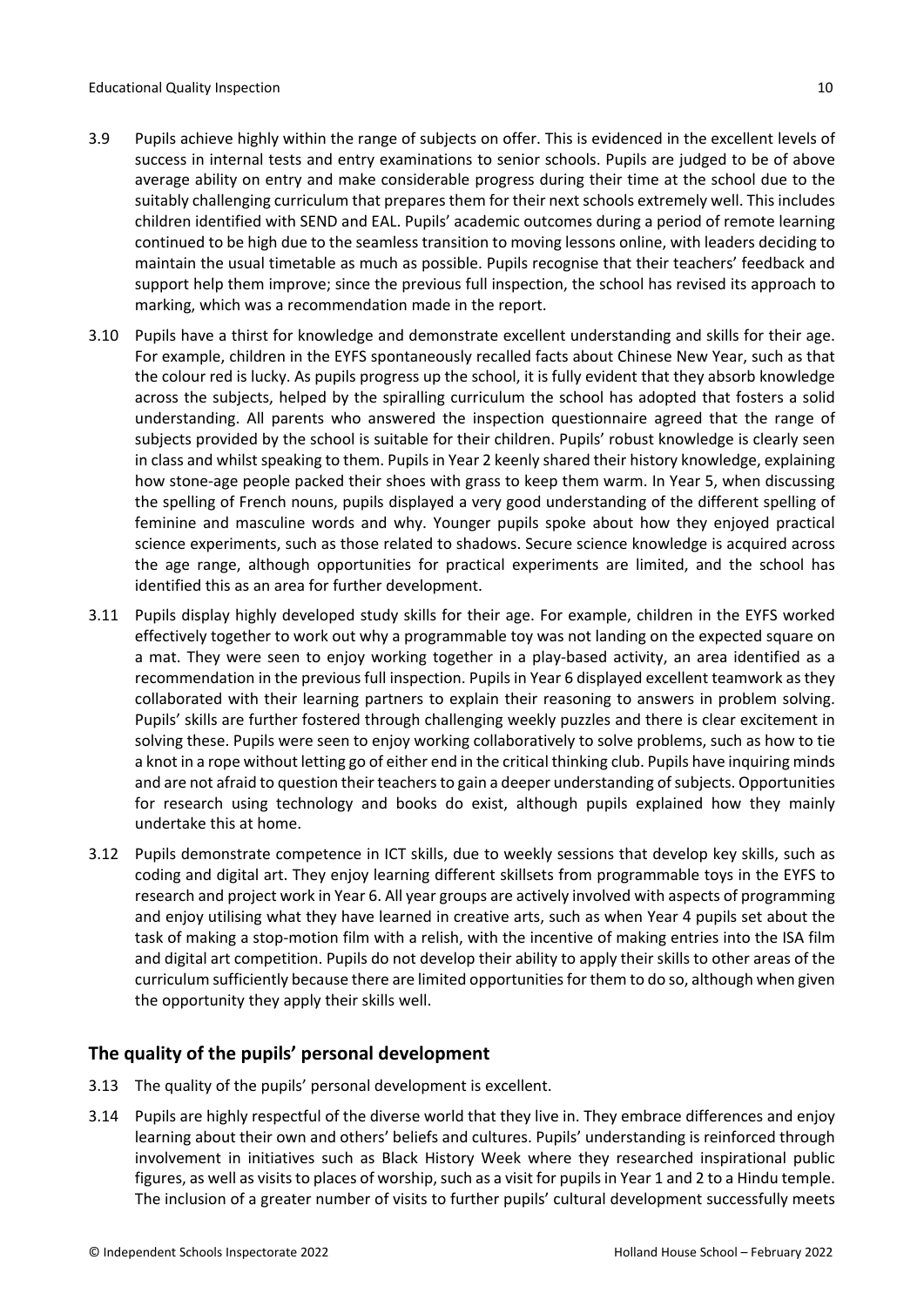a recommendation made in the previous full inspection. Pupils' level of understanding has been enriched by the introduction of a range of cultural books to the library. Those spoken to during the inspection were clear that it does not matter what culture, background or race others come from, everyone must be treated with the same levels of respect. This supports the stance that the school takes on promoting anti-racism. The school governors are highly aware of the importance of maintaining an inclusive and harmonious community and have a dedicated governor to promote equality.

- 3.15 Throughout the school, pupils exhibit excellent self-understanding. Those spoken to during the inspection were polite, confident yet modest and secure in their knowledge of what they have already achieved and how they can improve on their skills. They clearly believe in themselves and are quick to explain the importance of learning from mistakes. This is helped by the leadership's regular reminders of the need to embrace challenge and understand that making mistakes is a vital part of the learning process. All pupils, staff and governors are fully invested in the *Four Pillars of Holland House: Moral, Intellectual, Civic* and *Performance*. These have been introduced to help develop every aspect of the pupils, and their impact is clear on their attitudes to learning and their levels of respect for one another. Year 6 ambassadors enthuse pupils to develop their skills in all four areas and explain how they provide help and support to others be it in their studies or in pastoral areas. Pupils' personal development is further enhanced by the teaching staff, who help pupils build their confidence, resilience and self-esteem, with pupils stating that teachers never give up on them. As a result, by the time pupils leave, they are well prepared for life at senior school.
- 3.16 Pupils, including those in the EYFS, have a strong moral compass. One of the *Four Pillars* of the school is *Moral*, with an ambassador elected to promote this virtue. Pupils of all ages explained the importance of this and had an excellent understanding of right and wrong. School leaders have fully involved pupils in the process of developing the school's behavioural systems. As they have helped shape the rules, they have an excellent understanding of why they are needed and how they help promote good behaviour. Pupils embrace the school ethos that promotes responsibility for their own learning and behaviour. They explained that rewards and sanctions are managed fairly by the staff. As a result, they felt that there is mutual respect and that this in turn fosters good behaviour.
- 3.17 Across the age range, pupils demonstrate high levels of social awareness, helped by the school-wide emphasis on teamwork and responsibility. Pupils work extremely well with others in a wide variety of contexts, including in lessons and whole-school events. For example, children in the EYFS were observed working extremely well in groups, taking turns and respecting others' ideas. Pupils are confident for their voicesto be heard and respect the views of others during weekly debates on topical events. Those involved in leadership roles are all extremely proud of their positions of responsibility and of the fact that they had been selected. Personal, social and health education (PSHE) lessons and assemblies are a cornerstone of how the pupils learn their social awareness, and they extol the virtues of these two avenues to learn. Pupils feel confident and comfortable to access a number of staff to enhance their well-being. Likewise, in their questionnaire responses, all agreed that the school teaches them how to build positive relationships and friendships.
- 3.18 Pupils understand that they are responsible for their own success and happiness because the school actively teaches this from the moment they join. They understand the importance of their decisions, acknowledging the impact that these may have on themselves and others. Pupils make well-informed decisions. They are encouraged to think more deeply, not rush answers, and discard inappropriate reasoning. In discussion, pupils explained how voting on topical issues has helped them to build these skills. In a debate in Year 4 about 'do punishments work?' pupils made choices and considered right and wrong options. They understand that decision-making is made more complicated by having choice, especially questions which are complex and posed to confuse and mislead.
- 3.19 Pupils have a deep understanding of the important part they play in contributing to the lives of others, both in school as well as in the community. Whilst observing their interactions in class and during play time, it is clear that pupils care about each other and treat each other with respect. This culture begins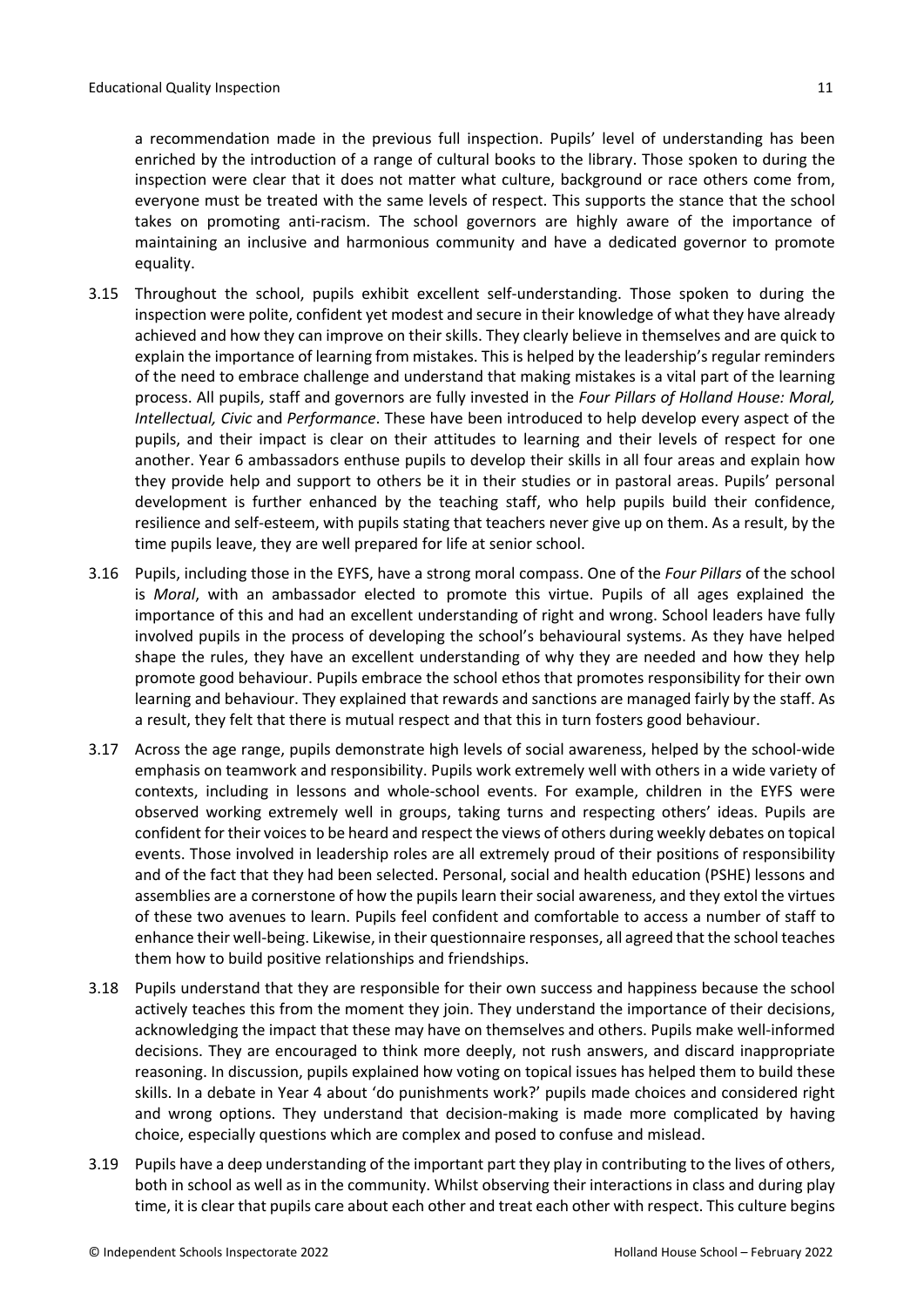with the governors and leaders, who are wholly committed to creating a learning environment where everyone is valued and able to reach their potential. Older pupils are excellent role models to those that are younger and provide advice and encouragement to help them achieve common goals, such as by teaching them how to play table tennis correctly and by helping children in the EYFS to read. Across the school, pupils play an active role on the school council, with two representatives from each year. The council makes changes happen to improve school life, such as by increasing the range of activities available at break time, as well as in the wider world, for example by fundraising for national charities. Year 6 leaders and ambassadors are catalysts for further charity work, such as by organising a recent book sale that raised money for an autism charity. Pupils are extremely proud of their efforts and, in discussion, all were aware of how much they have raised and for what charities.

- 3.20 Pupils' spirituality is innate within the school, even though many pupils when asked did not specifically recognise what this term meant. Spirituality is evident through pupils' embracing the well-being and PSHE sessions that include opportunities for reflection. They show a fascination with how wonderful the natural world is, for example in a lesson in Year 5 where pupils were amazed to hear that lobsters in the sea can be blue. Pupils understand religious aspects of life; they appreciate others' views and can relate their learning in other areas of the curriculum, such as history, explaining how religions have evolved over time. Pupils value the non-material aspects of life, such as kindness and laughter. They gain great satisfaction from undertaking charity work to help others less fortunate than themselves.
- 3.21 Pupils demonstrate an age-appropriate understanding of how to stay safe and keep healthy. This is due to carefully planned lessons on subjects such as well-being as well as a highly effective parental partnership that encourages sensitive topics such as body boundaries to be discussed at home. Younger pupils understand the NSPCC's *PANTS* rule. During discussions, pupils were clearly aware of how to stay safe on the internet, pointing the rules out on the computer room wall. They are also aware of the importance of sport and physical education (PE) as explained by pupils in Years 3 and 4 who understand that exercise helps them to build strength. Similarly, pupils are aware of the need to adopt a healthy diet. This is evident when pupils discuss healthy choices during registration when selecting from the daily menu. Many were seen to opt for a balanced meal; for example, children in the EYFS explained how they enjoyed supplementing their main courses with salad.